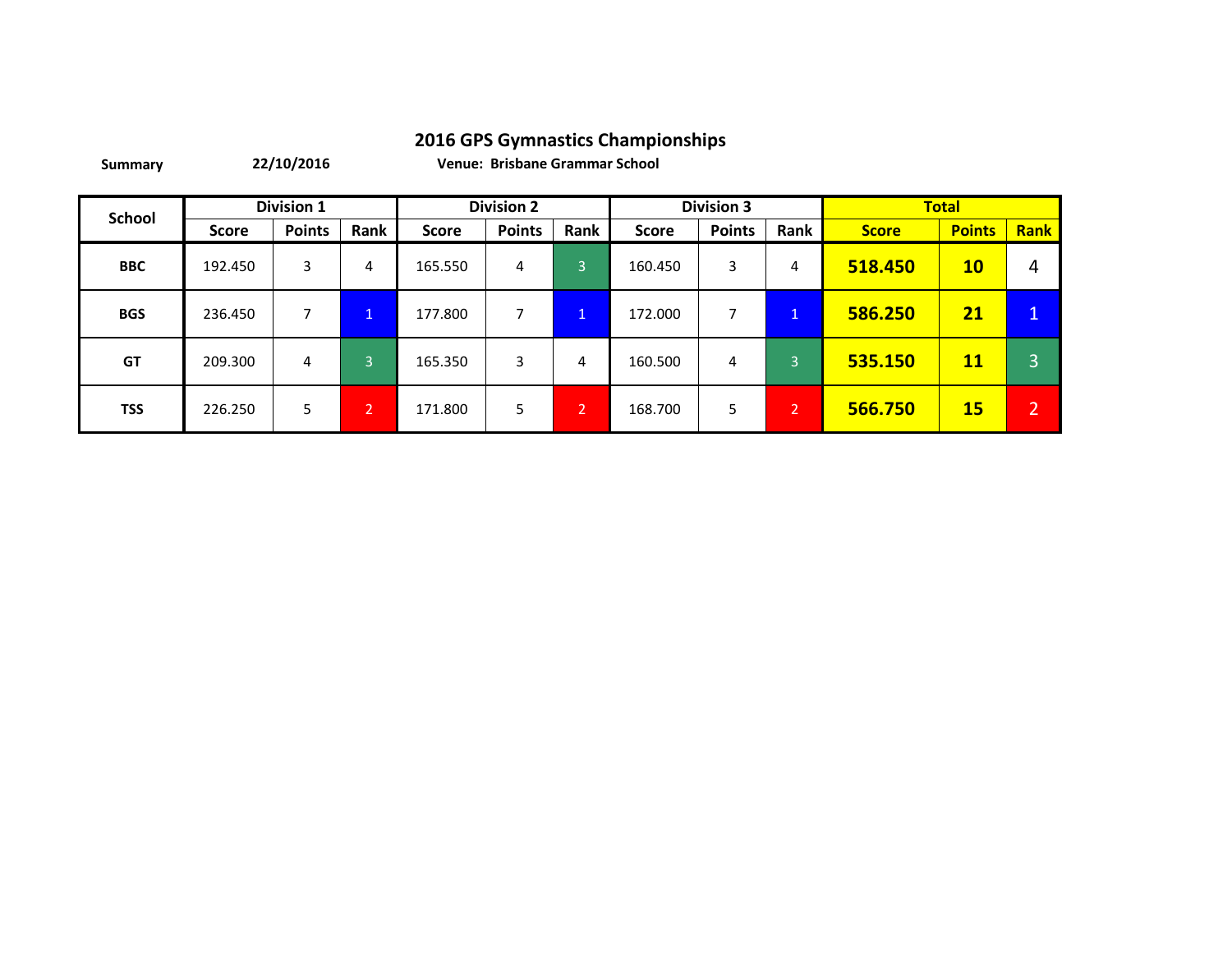**Division 3**

**22/10/2016**

**Venue: Brisbane Grammar School**

| <b>BBC</b>            | Division 3   |                | 22/10/2016     |                |              |                |        |                |        |                |        |                |              |                |
|-----------------------|--------------|----------------|----------------|----------------|--------------|----------------|--------|----------------|--------|----------------|--------|----------------|--------------|----------------|
| <b>Name</b>           | <b>Floor</b> |                | <b>Pommels</b> |                | <b>Rings</b> |                | Vault  |                | P/Bars |                | H/Bar  |                | <b>TOTAL</b> |                |
| Mitchell Erskine      | 7.700        | 30             | 6.950          | 28             | 8.150        | 21             | 9.450  | 10             | 8.700  | 18             | 6.800  | 26             | 47.750       | 21             |
| <b>Finn Williams</b>  | 8.650        | 14             | 7.550          | 24             | 8.650        | 18             | 7.500  | 30             | 8.350  | 23             | 6.450  | 29             | 47.150       | 22             |
| <b>Alistair Nicol</b> | 7.900        | 27             | 7.800          | 23             | 7.250        | 30             | 8.300  | 27             | 9.150  | 11             | 8.100  | 16             | 48.500       | 20             |
| Jeremy Kennedy        | 9.150        | 3              | 8.900          | 13             | 9.500        | 8              | 9.700  | 5              | 9.500  | 6              | 8.600  | 13             | 55.350       | $\overline{7}$ |
| Gareth Varnfield      | 8.700        | 13             | 7.850          | 22             | 9.000        | 14             | 9.950  | $\mathbf{1}$   | 8.600  | 20             | 7.850  | 21             | 51.950       | 13             |
| <b>Wesley Pringle</b> | 8.050        | 24             | 8.450          | 18             | 8.750        | 16             | 8.900  | 19             | 8.650  | 19             | 8.350  | 14             | 51.150       | 18             |
|                       |              | 35             |                | 33             |              | 35             |        | 33             |        | 36             |        | 33             | 0.000        | 43             |
|                       |              | 35             |                | 33             |              | 35             |        | 33             |        | 36             |        | 33             | 0.000        | 43             |
|                       |              | 35             |                | 33             |              | 35             |        | 33             |        | 36             |        | 33             | 0.000        | 43             |
|                       |              | 35             |                | 33             |              | 35             |        | 33             |        | 36             |        | 33             | 0.000        | 43             |
|                       |              | 35             |                | 33             |              | 35             |        | 33             |        | 36             |        | 33             | 0.000        | 43             |
|                       |              | 35             |                | 33             |              | 35             |        | 33             |        | 36             |        | 33             | 0.000        | 43             |
|                       |              | 35             |                | 33             |              | 35             |        | 33             |        | 36             |        | 33             | 0.000        | 43             |
|                       |              | 35             |                | 33             |              | 35             |        | 33             |        | 36             |        | 33             | 0.000        | 43             |
|                       |              | 35             |                | 33             |              | 35             |        | 33             |        | 36             |        | 33             | 0.000        | 43             |
|                       |              | 35             |                | 33             |              | 35             |        | 33             |        | 36             |        | 33             | 0.000        | 43             |
| <b>A TEAM SCORE</b>   | 26.500       | $\overline{3}$ | 25.200         | $\overline{4}$ | 27.250       | $\overline{4}$ | 29.100 | 2 <sup>1</sup> | 27.350 | $\overline{3}$ | 25.050 | $\overline{3}$ | 160.450      | 4              |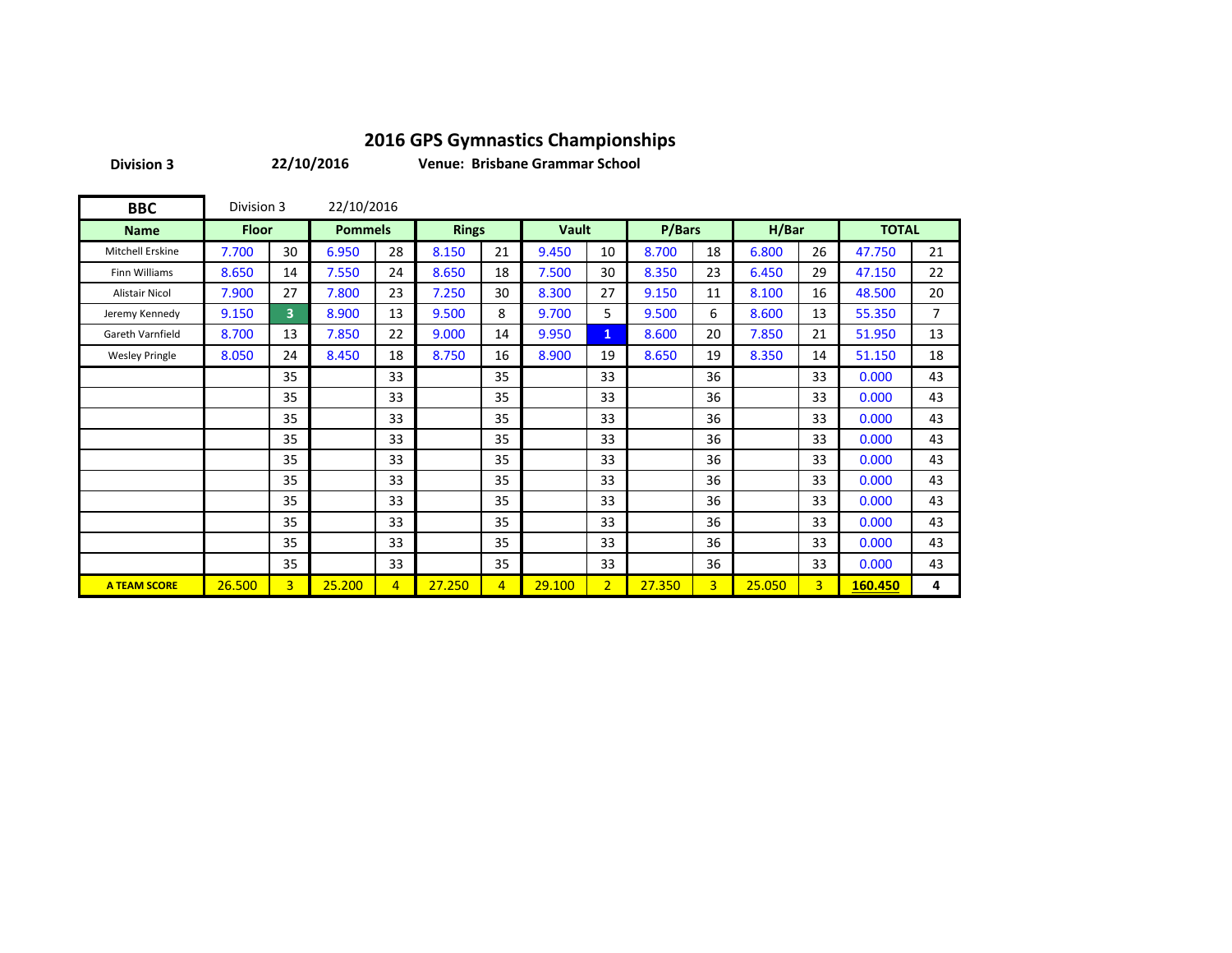| <b>BGS</b>          | Division 3   |                | 22/10/2016     |                |              |                         |        |              |        |                |        |                |              |              |
|---------------------|--------------|----------------|----------------|----------------|--------------|-------------------------|--------|--------------|--------|----------------|--------|----------------|--------------|--------------|
| <b>Name</b>         | <b>Floor</b> |                | <b>Pommels</b> |                | <b>Rings</b> |                         | Vault  |              | P/Bars |                | H/Bar  |                | <b>TOTAL</b> |              |
| Jack Ball           | 8.400        | 18             | 9.650          | 3              | 9.200        | 12                      | 9.000  | 18           | 9.750  | $\overline{2}$ | 8.900  | 9              | 54.900       | 8            |
| <b>Tom Bizzell</b>  | 8.100        | 21             | 9.650          | 3 <sup>1</sup> | 9.700        | 3 <sup>1</sup>          | 9.950  | $\mathbf{1}$ | 9.750  | $\overline{2}$ | 8.850  | 10             | 56.000       | 3            |
| James Graieg        | 8.100        | 21             | 9.600          | 6              | 9.700        | $\overline{\mathbf{3}}$ | 8.700  | 24           | 9.450  | 7              | 9.100  | 7              | 54.650       | 10           |
| Declan Mount        | 8.900        | 10             | 9.650          | 3              | 8.700        | 17                      | 9.650  | 7            | 9.450  | 7              | 9.750  | $\mathbf{1}$   | 56.100       | $\mathbf{1}$ |
| <b>Kiran Patel</b>  | 9.100        | 5              | 9.050          | 12             | 9.400        | 9                       | 9.700  | 5            | 9.350  | 9              | 8.800  | 11             | 55.400       | 6            |
| Joshua Wong         | 9.350        | $\overline{2}$ | 9.150          | 10             | 9.700        | $\overline{\mathbf{3}}$ | 9.150  | 16           | 10.050 | $\mathbf{1}$   | 8.700  | 12             | 56.100       | $\mathbf{1}$ |
| Jake Barrientos     |              | 35             |                | 33             | 9.050        | 13                      |        | 33           |        | 36             | 7.500  | 23             | 16.550       | 40           |
| Sam Bizzell         | 9.050        | 7              |                | 33             |              | 35                      | 8.900  | 19           |        | 36             | 8.350  | 14             | 26.300       | 33           |
| Alexander Dalgleish | 8.600        | 15             |                | 33             |              | 35                      |        | 33           | 9.650  | 4              | 9.650  | $\overline{2}$ | 27.900       | 31           |
| Sam Duncan          |              | 35             | 8.350          | 19             |              | 35                      | 9.600  | 8            |        | 36             |        | 33             | 17.950       | 37           |
| Jack Duncan         |              | 35             |                | 33             | 7.950        | 27                      | 8.500  | 26           |        | 36             |        | 33             | 16.450       | 41           |
| Jacob Fallows       |              | 35             | 8.100          | 21             |              | 35                      |        | 33           | 8.350  | 23             |        | 33             | 16.450       | 41           |
| Atticus Jackson     | 9.000        | 8              |                | 33             |              | 35                      |        | 33           |        | 36             | 9.100  | 7              | 18.100       | 36           |
| Alex Jerrard        |              | 35             |                | 33             | 9.700        | $\overline{\mathbf{3}}$ |        | 33           | 8.800  | 16             |        | 33             | 18.500       | 34           |
| Joel Maddock        | 9.100        | 5              |                | 33             |              | 35                      | 9.250  | 14           |        | 36             |        | 33             | 18.350       | 35           |
| <b>Teddie Mower</b> |              | 35             | 9.100          | 11             |              | 35                      |        | 33           | 8.850  | 14             |        | 33             | 17.950       | 37           |
| <b>Andrew Clare</b> |              | 35             | 7.900          | 21             | 8.700        | 17                      |        | 33           |        | 36             |        | 33             | 16.600       | 39           |
| <b>A TEAM SCORE</b> | 27.350       | $\overline{2}$ | 28.950         | $\mathbf{1}$   | 29.100       | $\mathbf{1}$            | 29.300 | $\mathbf{1}$ | 29.550 | $\mathbf{1}$   | 27.750 | $\overline{2}$ | 172.000      | $\mathbf{1}$ |

NB: AA equal first place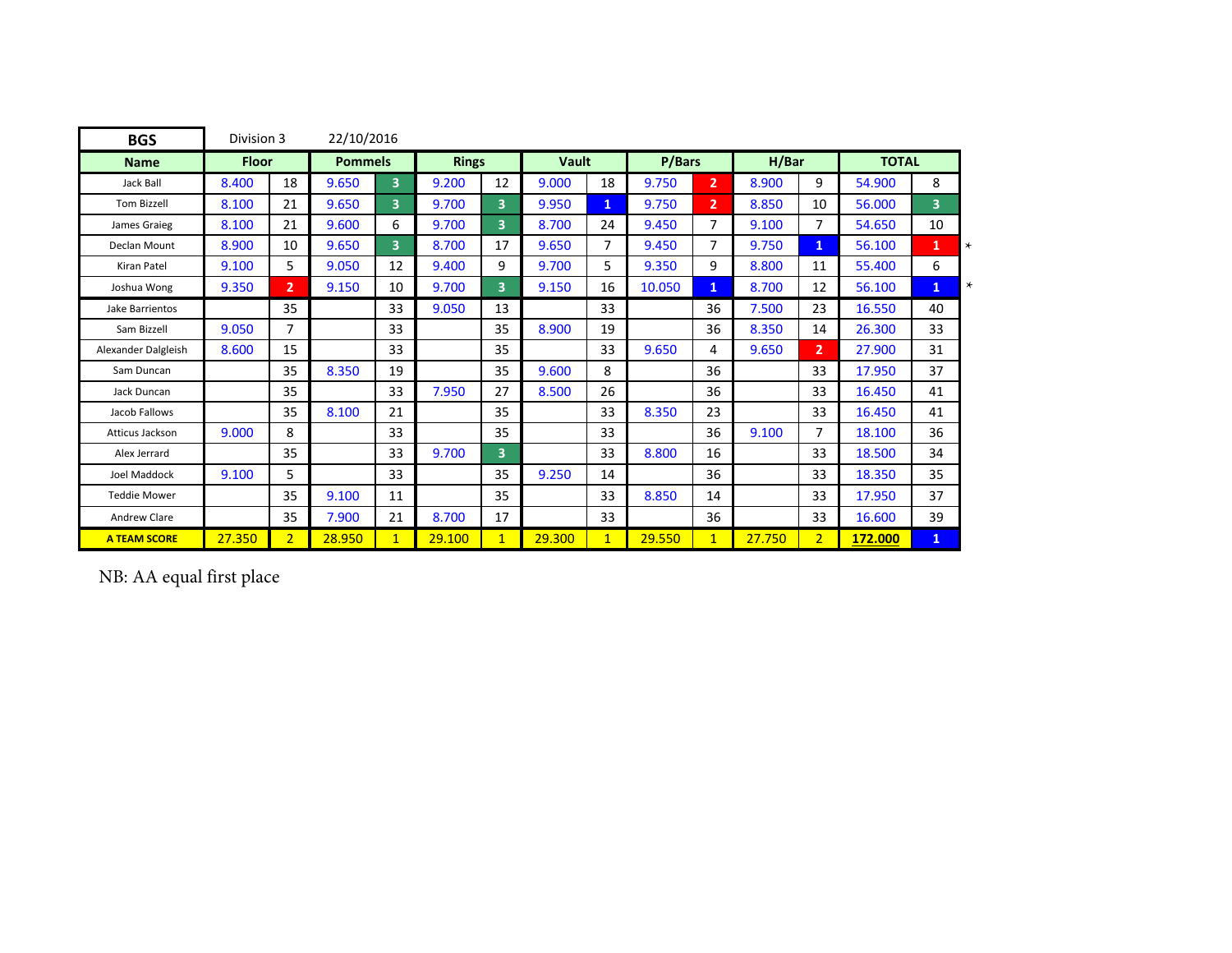| <b>GT</b>             | Division 3   |                | 22/10/2016     |                |              |                |              |                |        |                |        |                |              |    |
|-----------------------|--------------|----------------|----------------|----------------|--------------|----------------|--------------|----------------|--------|----------------|--------|----------------|--------------|----|
| <b>Name</b>           | <b>Floor</b> |                | <b>Pommels</b> |                | <b>Rings</b> |                | <b>Vault</b> |                | P/Bars |                | H/Bar  |                | <b>TOTAL</b> |    |
| Darcy Little          | 7.750        | 29             | 9.750          | $\mathbf{1}$   | 8.600        | 19             | 9.200        | 15             | 9.150  | 11             | 6.800  | 26             | 51.250       | 17 |
| Patrick Gleeson       | 8.300        | 19             | 9.750          | $\mathbf{1}$   | 10.050       | $\mathbf{1}$   | 8.700        | 24             | 9.350  | 9              | 9.550  | 3              | 55.700       | 5  |
| Jarrad Speight        | 8.800        | 12             | 8.850          | 14             | 9.350        | 11             | 8.750        | 23             | 7.950  | 26             | 8.000  | 18             | 51.700       | 15 |
| Oscar Erzetich        | 7.950        | 26             | 7.450          | 25             | 7.400        | 29             | 8.200        | 28             | 7.200  | 30             |        | 33             | 38.200       | 27 |
| Orlando Wightman      | 8.500        | 16             | 8.650          | 16             | 8.850        | 15             | 9.300        | 12             | 8.050  | 25             | 6.350  | 30             | 49.700       | 19 |
| <b>Connor McGrath</b> | 8.000        | 25             | 7.200          | 27             | 6.550        | 32             | 6.950        | 32             | 6.850  | 35             | 6.950  | 25             | 42.500       | 24 |
| Daniel Carter         | 7.050        | 33             | 6.750          | 30             | 6.000        | 33             | 7.550        | 29             | 7.100  | 31             | 6.600  | 28             | 41.050       | 26 |
| Alex Buswell          | 7.650        | 31             | 6.250          | 31             | 7.650        | 28             |              | 33             | 7.000  | 32             |        | 33             | 28.550       | 30 |
| Harry Barnes          | 6.900        | 34             | 6.850          | 29             | 6.000        | 33             |              | 33             | 7.000  | 32             |        | 33             | 26.750       | 32 |
|                       |              | 35             |                | 33             |              | 35             |              | 33             |        | 36             |        | 33             | 0.000        | 43 |
|                       |              | 35             |                | 33             |              | 35             |              | 33             |        | 36             |        | 33             | 0.000        | 43 |
|                       |              | 35             |                | 33             |              | 35             |              | 33             |        | 36             |        | 33             | 0.000        | 43 |
|                       |              | 35             |                | 33             |              | 35             |              | 33             |        | 36             |        | 33             | 0.000        | 43 |
|                       |              | 35             |                | 33             |              | 35             |              | 33             |        | 36             |        | 33             | 0.000        | 43 |
|                       |              | 35             |                | 33             |              | 35             |              | 33             |        | 36             |        | 33             | 0.000        | 43 |
|                       |              | 35             |                | 33             |              | 35             |              | 33             |        | 36             |        | 33             | 0.000        | 43 |
| <b>A TEAM SCORE</b>   | 25.600       | $\overline{4}$ | 28.350         | $\overline{2}$ | 28.250       | $\overline{3}$ | 27.250       | $\overline{4}$ | 26.550 | $\overline{4}$ | 24.500 | $\overline{4}$ | 160.500      | 3  |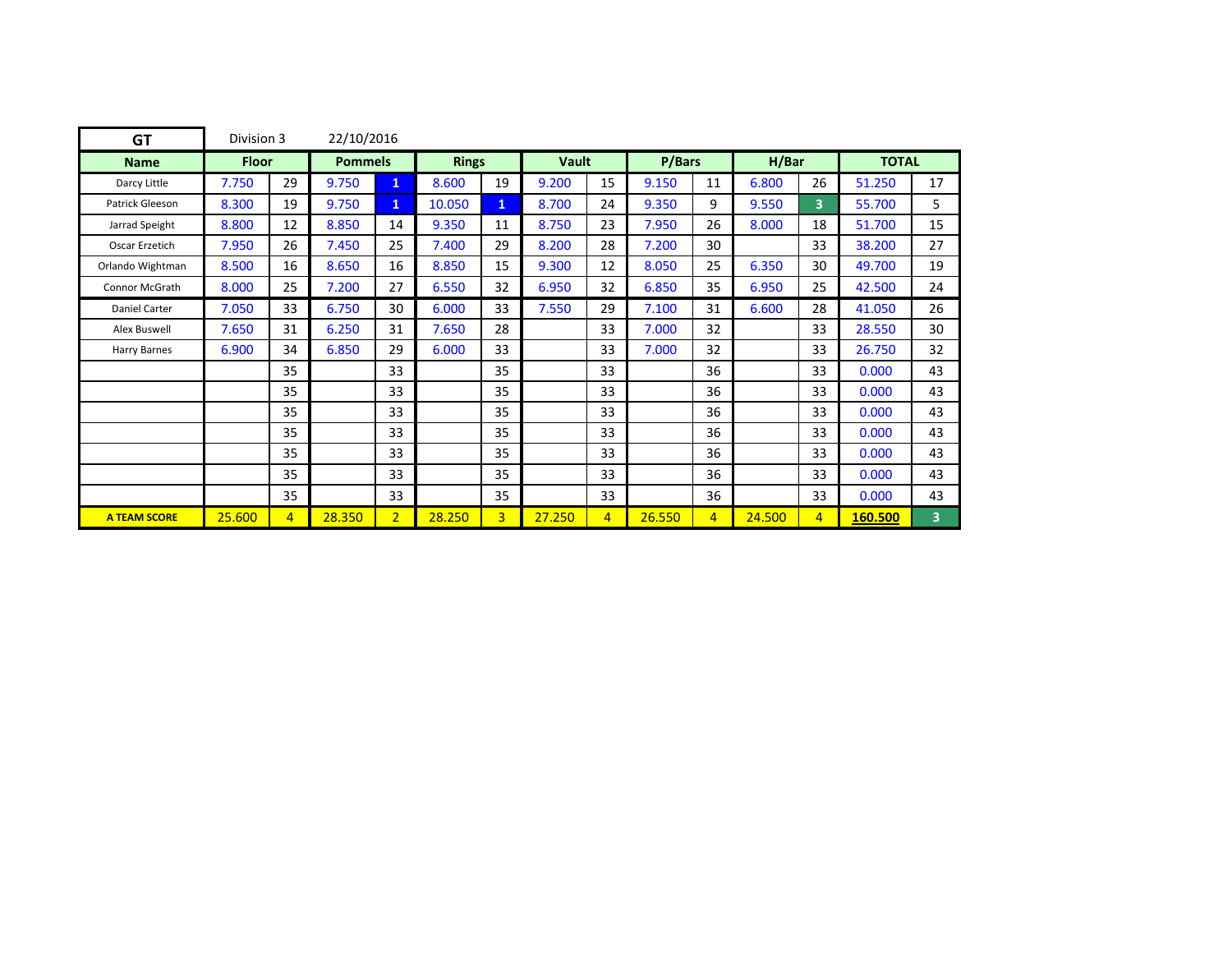| <b>TSS</b>              | Division 3   |              | 22/10/2016     |                |              |                |        |                |        |                |        |              |              |                |
|-------------------------|--------------|--------------|----------------|----------------|--------------|----------------|--------|----------------|--------|----------------|--------|--------------|--------------|----------------|
| <b>Name</b>             | <b>Floor</b> |              | <b>Pommels</b> |                | <b>Rings</b> |                | Vault  |                | P/Bars |                | H/Bar  |              | <b>TOTAL</b> |                |
| <b>Tyler Vandenberg</b> | 8.300        | 19           | 8.350          | 19             | 8.500        | 20             | 9.100  | 17             | 9.100  | 13             | 8.000  | 18           | 51.350       | 16             |
| Jesse Meo               | 7.100        | 32           | 9.350          | 7              | 8.050        | 25             | 9.300  | 12             | 8.600  | 20             | 9.500  | 4            | 51.900       | 14             |
| Saxon Thomas            | 9.150        | 3            | 8.650          | 16             | 9.400        | 9              | 9.550  | 9              | 8.750  | 17             | 9.250  | 5            | 54.750       | 9              |
| Jake Scott              | 9.600        | $\mathbf{1}$ | 9.200          | 8              | 8.150        | 21             | 9.800  | 4              | 8.450  | 22             | 7.950  | 20           | 53.150       | 11             |
| <b>Daniel Maurice</b>   | 8.500        | 16           | 9.200          | 8              | 9.800        | 2 <sup>1</sup> | 9.450  | 10             | 9.650  | 4              | 9.250  | 5            | 55.850       | 4              |
| <b>Etienne Chabert</b>  | 9.000        | 8            | 8.800          | 15             | 9.600        | 7              | 8.900  | 19             | 8.850  | 14             | 7.550  | 22           | 52.700       | 12             |
| <b>Harrison Tzannes</b> | 8.900        | 10           |                | 33             | 8.100        | 23             | 9.850  | 3              | 7.350  | 29             | 8.100  | 16           | 42.300       | 25             |
| <b>Ben Tzannes</b>      | 7.850        | 28           | 6.200          | 32             | 8.100        | 23             | 8.800  | 22             | 6.900  | 34             | 6.050  | 32           | 43.900       | 23             |
| Joshua Batt             |              | 35           | 7.300          | 26             | 8.050        | 25             |        | 33             | 7.800  | 28             | 7.450  | 24           | 30.600       | 29             |
| Lachlan Free            | 8.100        | 21           |                | 33             | 7.000        | 31             | 7.450  | 31             | 7.850  | 27             | 6.300  | 31           | 36.700       | 28             |
|                         |              | 35           |                | 33             |              | 35             |        | 33             |        | 36             |        | 33           | 0.000        | 43             |
|                         |              | 35           |                | 33             |              | 35             |        | 33             |        | 36             |        | 33           | 0.000        | 43             |
|                         |              | 35           |                | 33             |              | 35             |        | 33             |        | 36             |        | 33           | 0.000        | 43             |
|                         |              | 35           |                | 33             |              | 35             |        | 33             |        | 36             |        | 33           | 0.000        | 43             |
|                         |              | 35           |                | 33             |              | 35             |        | 33             |        | 36             |        | 33           | 0.000        | 43             |
|                         |              | 35           |                | 33             |              | 35             |        | 33             |        | 36             |        | 33           | 0.000        | 43             |
| <b>A TEAM SCORE</b>     | 27.750       | 1            | 27.750         | $\overline{3}$ | 28.800       | $\overline{2}$ | 28.800 | $\overline{3}$ | 27.600 | 2 <sup>1</sup> | 28.000 | $\mathbf{1}$ | 168.700      | $\overline{2}$ |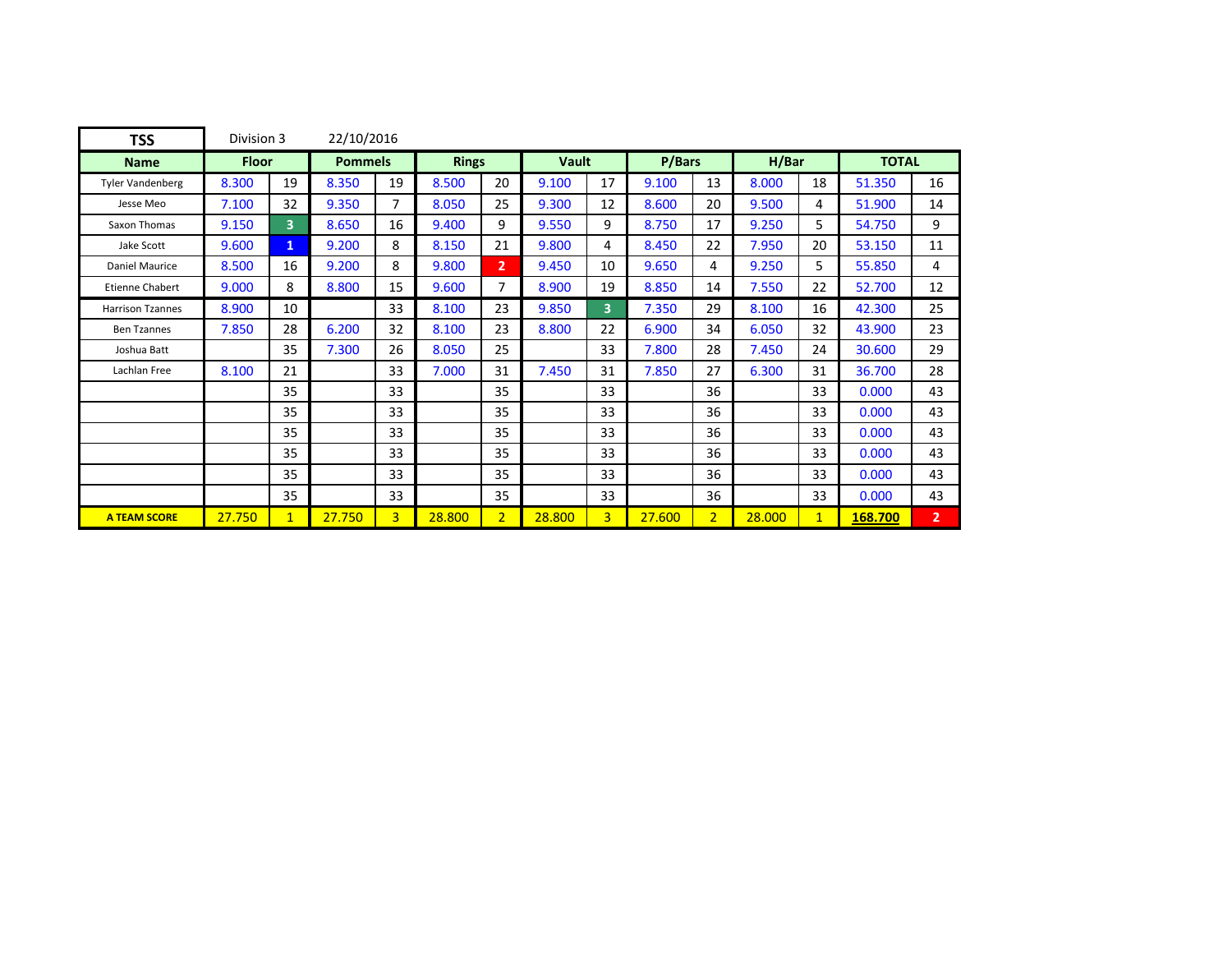| <b>Name</b> | <b>Floor</b> |                | <b>Pommels</b> |   | <b>Rings</b> |    | Vault  |                | P/Bars |   | H/Bar  |   | <b>TOTAL</b> |   |
|-------------|--------------|----------------|----------------|---|--------------|----|--------|----------------|--------|---|--------|---|--------------|---|
| <b>BBC</b>  | 26.500       | З              | 25.200         | 4 | 27.250       | 4  | 29.100 | $\overline{2}$ | 27.350 |   | 25.050 | 3 | 160.450      |   |
| <b>BGS</b>  | 27.350       | $\overline{2}$ | 28.950         |   | 29.100       | U  | 29.300 | 1              | 29.550 | 1 | 27.750 | 2 | 172.000      |   |
| GT          | 25.600       | 4              | 28.350         | ຳ | 28.250       | 3  | 27.250 | 4              | 26.550 | 4 | 24.500 | 4 | 160.500      |   |
| <b>TSS</b>  | 27.750       |                | 27.750         |   | 28.800       | 12 | 28.800 | 3              | 27.600 | ∍ | 28.000 |   | 168.700      | ∍ |

**Division 3A team summary**

**22/10/2016 Venue: Brisbane Grammar School**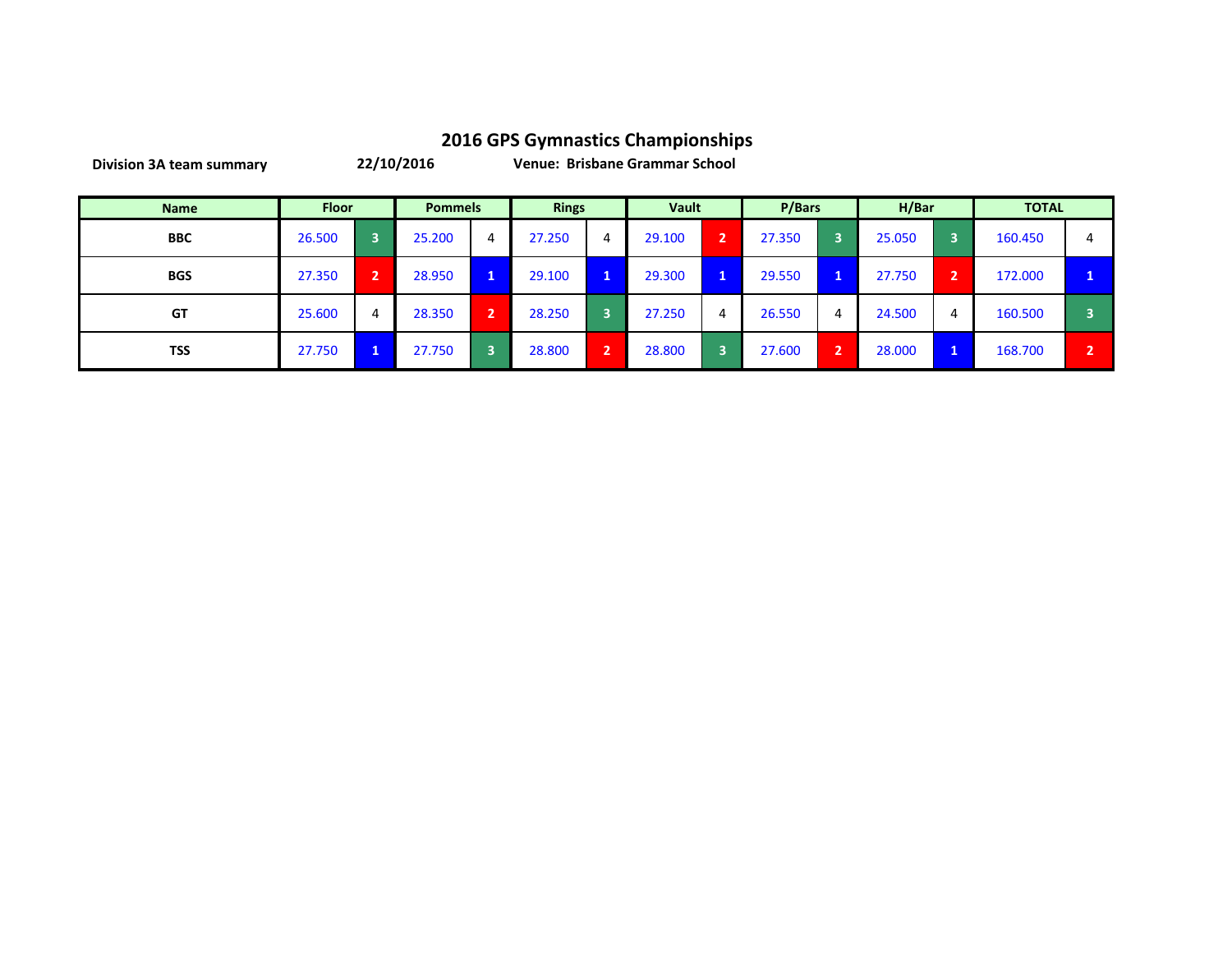**Division 2**

**22/10/2016**

**Venue: Brisbane Grammar School**

| <b>BBC</b>          | Division 2   |                | 22/10/2016     |                |              |                |              |                |        |                |        |                |              |                |
|---------------------|--------------|----------------|----------------|----------------|--------------|----------------|--------------|----------------|--------|----------------|--------|----------------|--------------|----------------|
| <b>Name</b>         | <b>Floor</b> |                | <b>Pommels</b> |                | <b>Rings</b> |                | <b>Vault</b> |                | P/Bars |                | H/Bar  |                | <b>TOTAL</b> |                |
| Ryan Gale           |              | 22             |                | 25             |              | 25             | 9.700        | 14             |        | 25             |        | 23             | 9.700        | 25             |
| Alexander Rosario   | 7.300        | 17             | 9.450          | 3              | 8.650        | 19             | 10.100       | $\overline{7}$ | 8.800  | 14             | 8.850  | 11             | 53.150       | 14             |
| Merrick Halloran    | 8.000        | 15             | 8.250          | 11             | 9.700        | 8              | 10.600       | $\mathbf{1}$   | 9.750  | 6              | 8.700  | 13             | 55.000       | 8              |
| Sam Darnell         | 8.250        | 13             | 8.150          | 12             | 10.000       | 3              | 9.500        | 17             | 8.800  | 14             | 8.700  | 13             | 53.400       | 12             |
| Fraser Erskine      | 8.550        | 11             | 8.100          | 13             | 9.850        | 7              | 8.900        | 21             | 10.050 | $\overline{3}$ | 8.800  | 12             | 54.250       | 11             |
|                     |              | 22             |                | 25             |              | 25             |              | 23             |        | 25             |        | 23             | 0.000        | 26             |
|                     |              | 22             |                | 25             |              | 25             |              | 23             |        | 25             |        | 23             | 0.000        | 26             |
|                     |              | 22             |                | 25             |              | 25             |              | 23             |        | 25             |        | 23             | 0.000        | 26             |
|                     |              | 22             |                | 25             |              | 25             |              | 23             |        | 25             |        | 23             | 0.000        | 26             |
|                     |              | 22             |                | 25             |              | 25             |              | 23             |        | 25             |        | 23             | 0.000        | 26             |
|                     |              | 22             |                | 25             |              | 25             |              | 23             |        | 25             |        | 23             | 0.000        | 26             |
|                     |              | 22             |                | 25             |              | 25             |              | 23             |        | 25             |        | 23             | 0.000        | 26             |
|                     |              | 22             |                | 25             |              | 25             |              | 23             |        | 25             |        | 23             | 0.000        | 26             |
|                     |              | 22             |                | 25             |              | 25             |              | 23             |        | 25             |        | 23             | 0.000        | 26             |
|                     |              | 22             |                | 25             |              | 25             |              | 23             |        | 25             |        | 23             | 0.000        | 26             |
|                     |              | 22             |                | 25             |              | 25             |              | 23             |        | 25             |        | 23             | 0.000        | 26             |
| <b>A TEAM SCORE</b> | 24.800       | $\overline{4}$ | 25.850         | $\overline{2}$ | 29.550       | $\overline{2}$ | 30.400       | $\overline{3}$ | 28.600 | 3 <sup>1</sup> | 26.350 | $\overline{4}$ | 165.550      | $\overline{3}$ |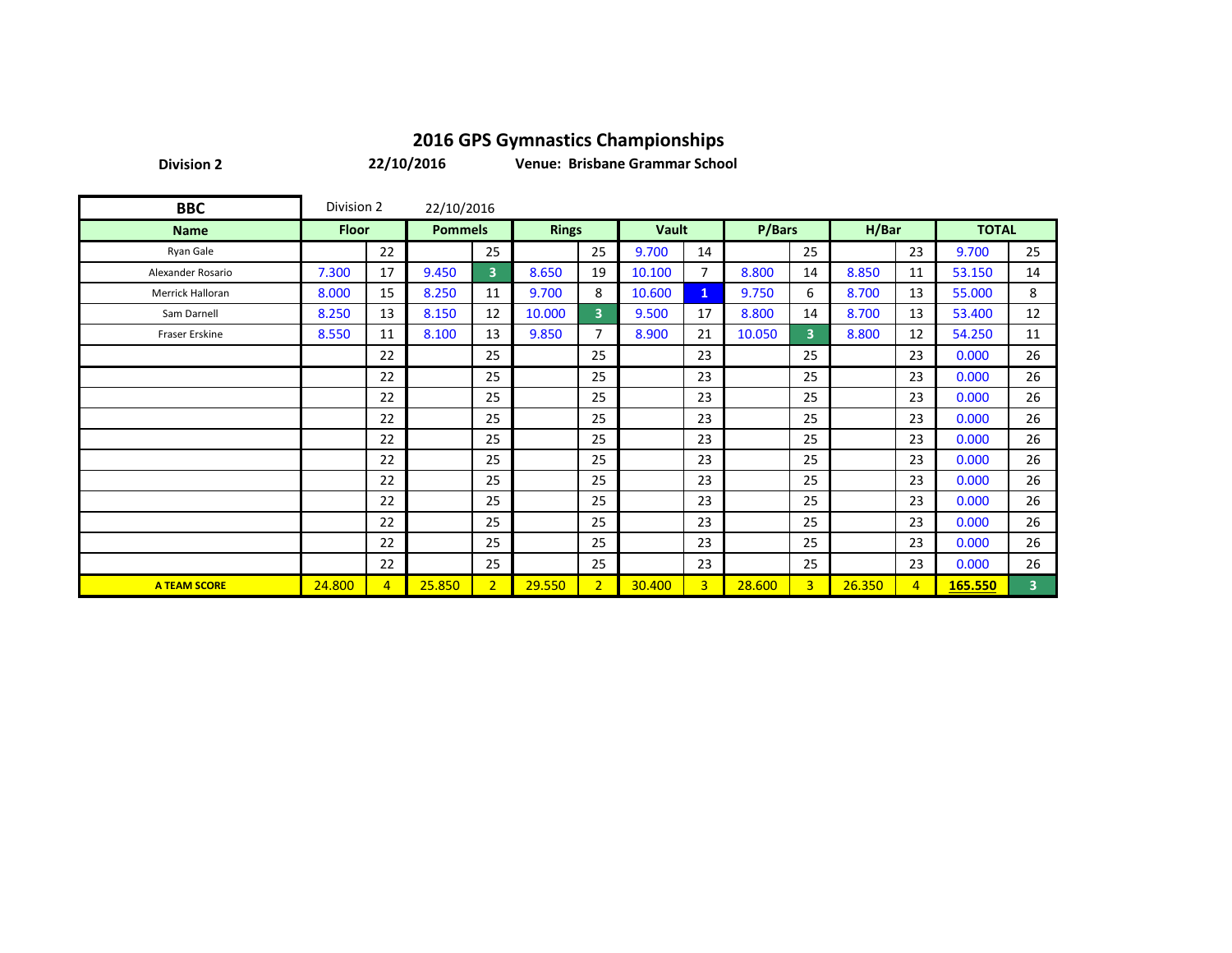| <b>BGS</b>          | Division 2   |                         | 22/10/2016     |                |              |              |        |                |        |                |        |                |              |              |
|---------------------|--------------|-------------------------|----------------|----------------|--------------|--------------|--------|----------------|--------|----------------|--------|----------------|--------------|--------------|
| <b>Name</b>         | <b>Floor</b> |                         | <b>Pommels</b> |                | <b>Rings</b> |              | Vault  |                | P/Bars |                | H/Bar  |                | <b>TOTAL</b> |              |
| Matthew Adi         | 9.900        | $\overline{2}$          | 7.800          | 14             | 10.200       | $\mathbf{1}$ | 8.550  | 22             | 9.150  | 10             | 9.300  | $\overline{7}$ | 54.900       | 9            |
| Daniel Allison      | 9.750        | $\overline{\mathbf{3}}$ | 9.500          | $\overline{2}$ | 8.350        | 20           | 9.900  | 11             | 9.950  | 5              | 9.000  | 9              | 56.450       | 6            |
| William Heaven      | 9.700        | 4                       | 9.650          | $\mathbf{1}$   | 9.900        | 4            | 10.300 | $\overline{3}$ | 10.200 | $\mathbf{1}$   | 10.650 | $\mathbf{1}$   | 60.400       | $\mathbf{1}$ |
| Jack Henry          | 7.450        | 16                      | 9.250          | 4              | 8.950        | 14           | 10.250 | 4              | 8.850  | 12             | 8.500  | 15             | 53.250       | 13           |
| Daniel Johns        | 8.700        | 10                      | 9.000          | 5              | 9.900        | 4            | 10.150 | 6              | 9.600  | $\overline{7}$ | 9.650  | 5              | 57.000       | 4            |
| Luke Murphy         | 8.900        | 8                       | 7.700          | 16             | 8.850        | 17           |        | 23             | 8.600  | 17             | 9.050  | 8              | 43.100       | 20           |
| Harry Conias        | 7.250        | 18                      | 6.250          | 23             | 8.300        | 21           | 9.800  | 13             | 7.150  | 23             |        | 23             | 38.750       | 21           |
| Will Glastonbury    | 7.050        | 20                      | 7.600          | 17             | 8.300        | 21           | 9.200  | 18             | 8.250  | 19             | 8.300  | 16             | 48.700       | 17           |
| Reid Keeley         | 7.000        | 21                      | 7.350          | 19             | 8.950        | 14           | 9.600  | 16             | 7.150  | 23             | 7.850  | 19             | 47.900       | 18           |
|                     |              | 22                      |                | 25             |              | 25           |        | 23             |        | 25             |        | 23             | 0.000        | 26           |
|                     |              | 22                      |                | 25             |              | 25           |        | 23             |        | 25             |        | 23             | 0.000        | 26           |
|                     |              | 22                      |                | 25             |              | 25           |        | 23             |        | 25             |        | 23             | 0.000        | 26           |
|                     |              | 22                      |                | 25             |              | 25           |        | 23             |        | 25             |        | 23             | 0.000        | 26           |
|                     |              | 22                      |                | 25             |              | 25           |        | 23             |        | 25             |        | 23             | 0.000        | 26           |
|                     |              | 22                      |                | 25             |              | 25           |        | 23             |        | 25             |        | 23             | 0.000        | 26           |
|                     |              | 22                      |                | 25             |              | 25           |        | 23             |        | 25             |        | 23             | 0.000        | 26           |
| <b>A TEAM SCORE</b> | 29.350       | $\mathbf{1}$            | 28,400         | $\mathbf{1}$   | 30.000       | $\mathbf{1}$ | 30.700 | $\mathbf{1}$   | 29.750 | $\mathbf{1}$   | 29.600 | 2 <sup>1</sup> | 177.800      | $\mathbf{1}$ |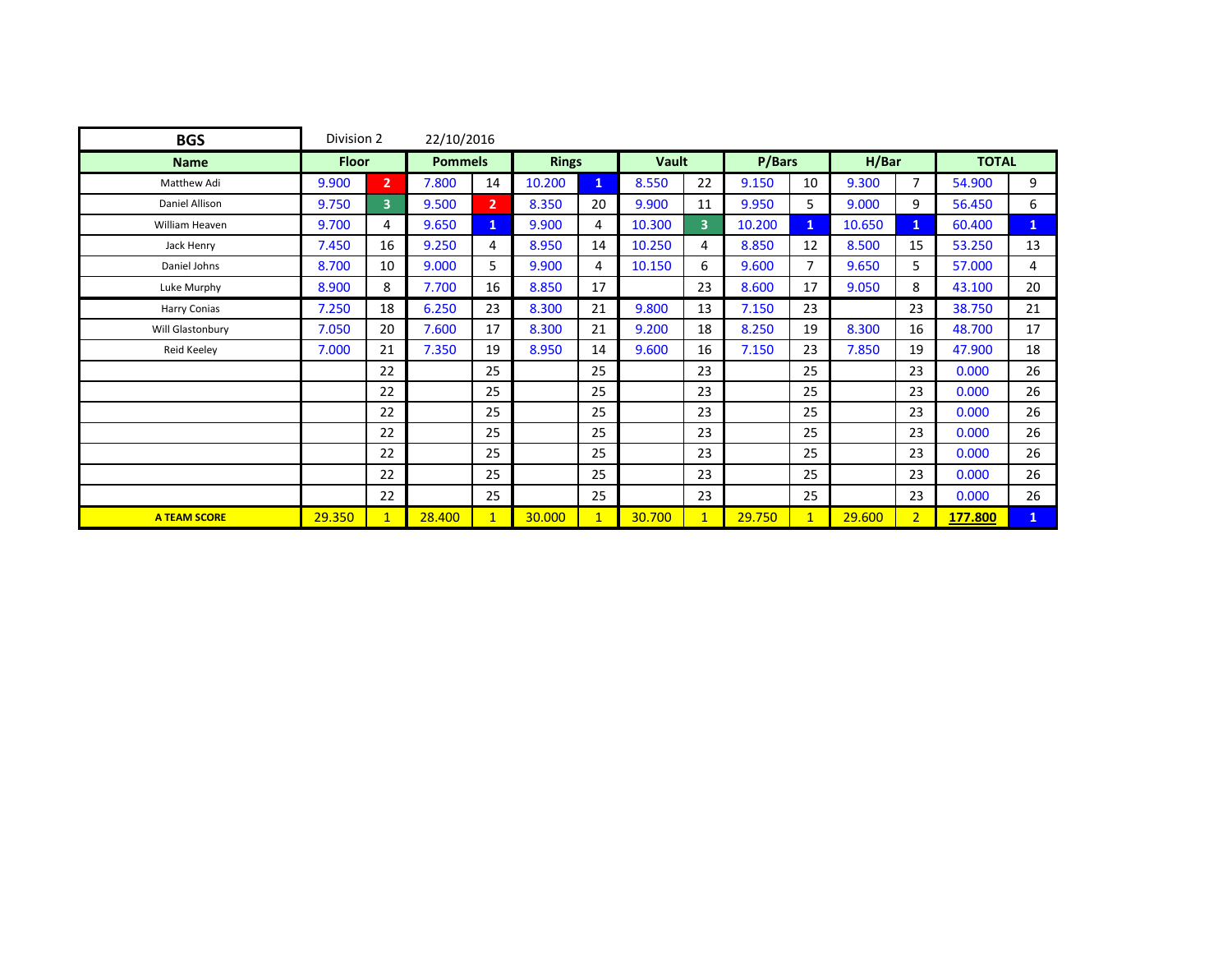| <b>GT</b>           | Division 2   |                | 22/10/2016     |                |              |                |        |                |        |                |        |                |              |                |
|---------------------|--------------|----------------|----------------|----------------|--------------|----------------|--------|----------------|--------|----------------|--------|----------------|--------------|----------------|
| <b>Name</b>         | <b>Floor</b> |                | <b>Pommels</b> |                | <b>Rings</b> |                | Vault  |                | P/Bars |                | H/Bar  |                | <b>TOTAL</b> |                |
| Harrison Jeffs      |              | 22             | 8.400          | 8              | 9.100        | 13             |        | 23             | 7.400  | 21             | 7.400  | 21             | 32.300       | 23             |
| Ned Jessop          | 7.250        | 18             | 6.000          | 24             | 8.950        | 14             | 9.200  | 18             | 7.950  | 20             | 7.900  | 18             | 47.250       | 19             |
| Michael Carr        | 9.100        | 7              | 8.400          | 8              | 9.450        | 10             | 9.900  | 11             | 8.550  | 18             | 9.800  | 4              | 55.200       | $\overline{7}$ |
| Dimitry Rozenbelov  | 8.750        | 9              | 7.150          | 22             | 9.200        | 12             | 10.100 | $\overline{7}$ | 7.250  | 22             | 7.100  | 22             | 49.550       | 16             |
| Sean Coman          | 8.250        | 13             | 7.600          | 17             | 8.700        | 18             | 9.200  | 18             | 8.850  | 12             | 8.000  | 17             | 50.600       | 15             |
| Josh Brown          | 10.150       | 1              | 7.250          | 20             | 9.500        | 9              | 10.000 | 10             | 10.000 | 4              | 9.600  | 6              | 56.500       | 5.             |
|                     |              | 22             |                | 25             |              | 25             |        | 23             |        | 25             |        | 23             | 0.000        | 26             |
|                     |              | 22             |                | 25             |              | 25             |        | 23             |        | 25             |        | 23             | 0.000        | 26             |
|                     |              | 22             |                | 25             |              | 25             |        | 23             |        | 25             |        | 23             | 0.000        | 26             |
|                     |              | 22             |                | 25             |              | 25             |        | 23             |        | 25             |        | 23             | 0.000        | 26             |
|                     |              | 22             |                | 25             |              | 25             |        | 23             |        | 25             |        | 23             | 0.000        | 26             |
|                     |              | 22             |                | 25             |              | 25             |        | 23             |        | 25             |        | 23             | 0.000        | 26             |
|                     |              | 22             |                | 25             |              | 25             |        | 23             |        | 25             |        | 23             | 0.000        | 26             |
|                     |              | 22             |                | 25             |              | 25             |        | 23             |        | 25             |        | 23             | 0.000        | 26             |
|                     |              | 22             |                | 25             |              | 25             |        | 23             |        | 25             |        | 23             | 0.000        | 26             |
|                     |              | 22             |                | 25             |              | 25             |        | 23             |        | 25             |        | 23             | 0.000        | 26             |
| <b>A TEAM SCORE</b> | 28.000       | $\overline{2}$ | 24,400         | $\overline{4}$ | 28.150       | $\overline{4}$ | 30.000 | $\overline{4}$ | 27,400 | $\overline{4}$ | 27.400 | 3 <sup>1</sup> | 165.350      | 4              |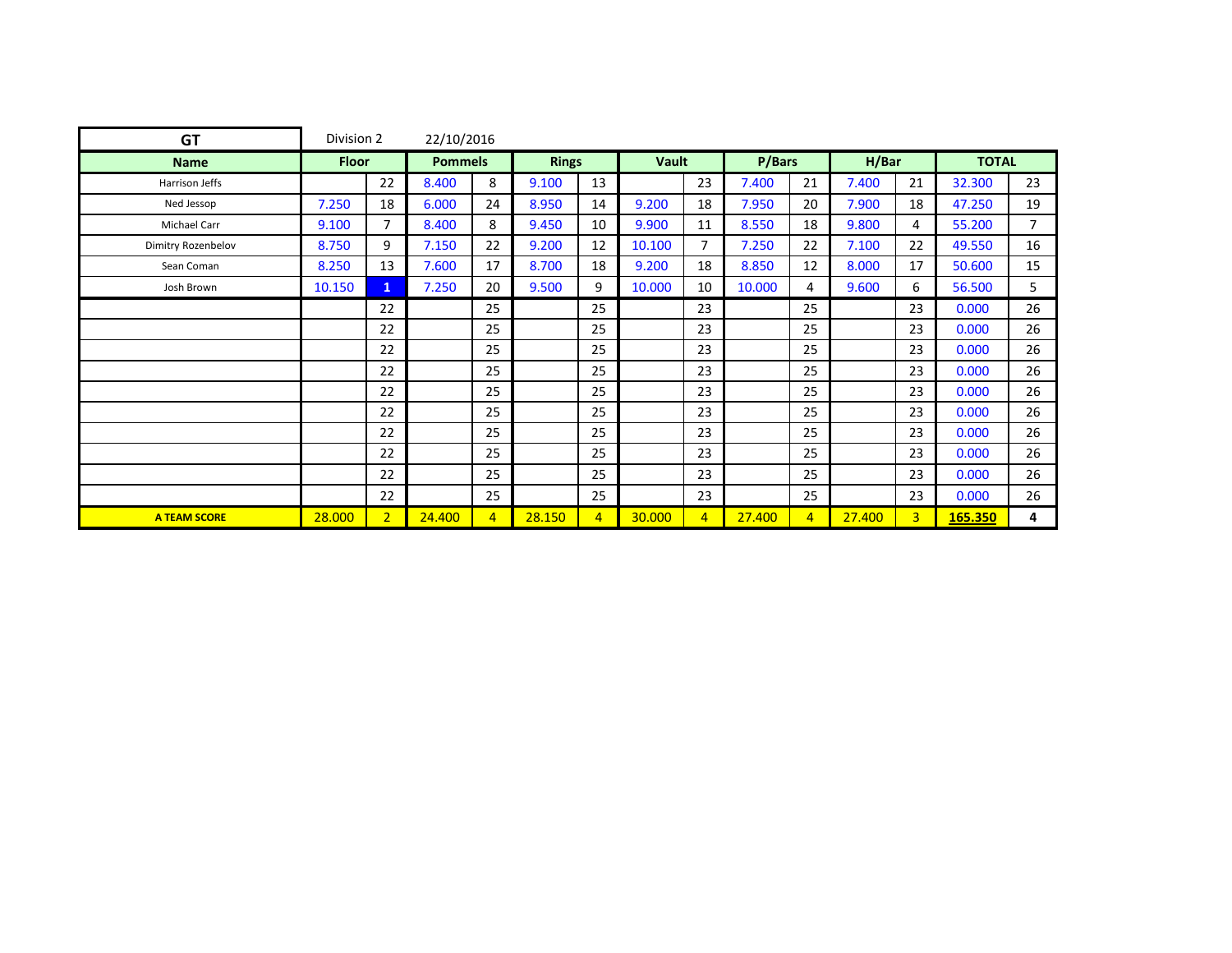| <b>TSS</b>          | Division 2   |                | 22/10/2016     |                |              |                |        |                |        |                |        |                |              |                |
|---------------------|--------------|----------------|----------------|----------------|--------------|----------------|--------|----------------|--------|----------------|--------|----------------|--------------|----------------|
| <b>Name</b>         | <b>Floor</b> |                | <b>Pommels</b> |                | <b>Rings</b> |                | Vault  |                | P/Bars |                | H/Bar  |                | <b>TOTAL</b> |                |
| Kaimana Barry       | 9.350        | 6              | 8.350          | 10             | 9.900        | 4              | 10.250 | 4              | 10.200 | $\mathbf{1}$   | 10.200 | 3 <sup>1</sup> | 58.250       | 3              |
| Cody Corbett        | 9.400        | 5              | 8.750          | 6              | 10.200       | $\mathbf{1}$   | 10.400 | 2 <sup>1</sup> | 9.500  | 9              | 10.550 | 2 <sup>1</sup> | 58.800       | $\overline{2}$ |
| <b>Ryven Ewing</b>  |              | 22             | 7.750          | 15             | 7.550        | 24             |        | 23             | 8.700  | 16             | 7.450  | 20             | 31.450       | 24             |
| Cody Wood           | 8.400        | 12             | 8.450          | $\overline{7}$ | 9.350        | 11             | 10.050 | 9              | 9.550  | 8              | 8.950  | 10             | 54.750       | 10             |
| Tom Meo             |              | 22             | 7.250          | 20             | 8.200        | 23             | 9.700  | 14             | 9.150  | 10             |        | 23             | 34.300       | 22             |
| Andre Foster        |              | 22             |                | 25             |              | 25             |        | 23             |        | 25             |        | 23             | 0.000        | 26             |
|                     |              | 22             |                | 25             |              | 25             |        | 23             |        | 25             |        | 23             | 0.000        | 26             |
|                     |              | 22             |                | 25             |              | 25             |        | 23             |        | 25             |        | 23             | 0.000        | 26             |
|                     |              | 22             |                | 25             |              | 25             |        | 23             |        | 25             |        | 23             | 0.000        | 26             |
|                     |              | 22             |                | 25             |              | 25             |        | 23             |        | 25             |        | 23             | 0.000        | 26             |
|                     |              | 22             |                | 25             |              | 25             |        | 23             |        | 25             |        | 23             | 0.000        | 26             |
|                     |              | 22             |                | 25             |              | 25             |        | 23             |        | 25             |        | 23             | 0.000        | 26             |
|                     |              | 22             |                | 25             |              | 25             |        | 23             |        | 25             |        | 23             | 0.000        | 26             |
|                     |              | 22             |                | 25             |              | 25             |        | 23             |        | 25             |        | 23             | 0.000        | 26             |
|                     |              | 22             |                | 25             |              | 25             |        | 23             |        | 25             |        | 23             | 0.000        | 26             |
|                     |              | 22             |                | 25             |              | 25             |        | 23             |        | 25             |        | 23             | 0.000        | 26             |
| <b>A TEAM SCORE</b> | 27.150       | $\overline{3}$ | 25.550         | $\overline{3}$ | 29.450       | $\overline{3}$ | 30.700 | 2 <sup>1</sup> | 29.250 | 2 <sup>1</sup> | 29.700 | $\mathbf{1}$   | 171.800      | $\overline{2}$ |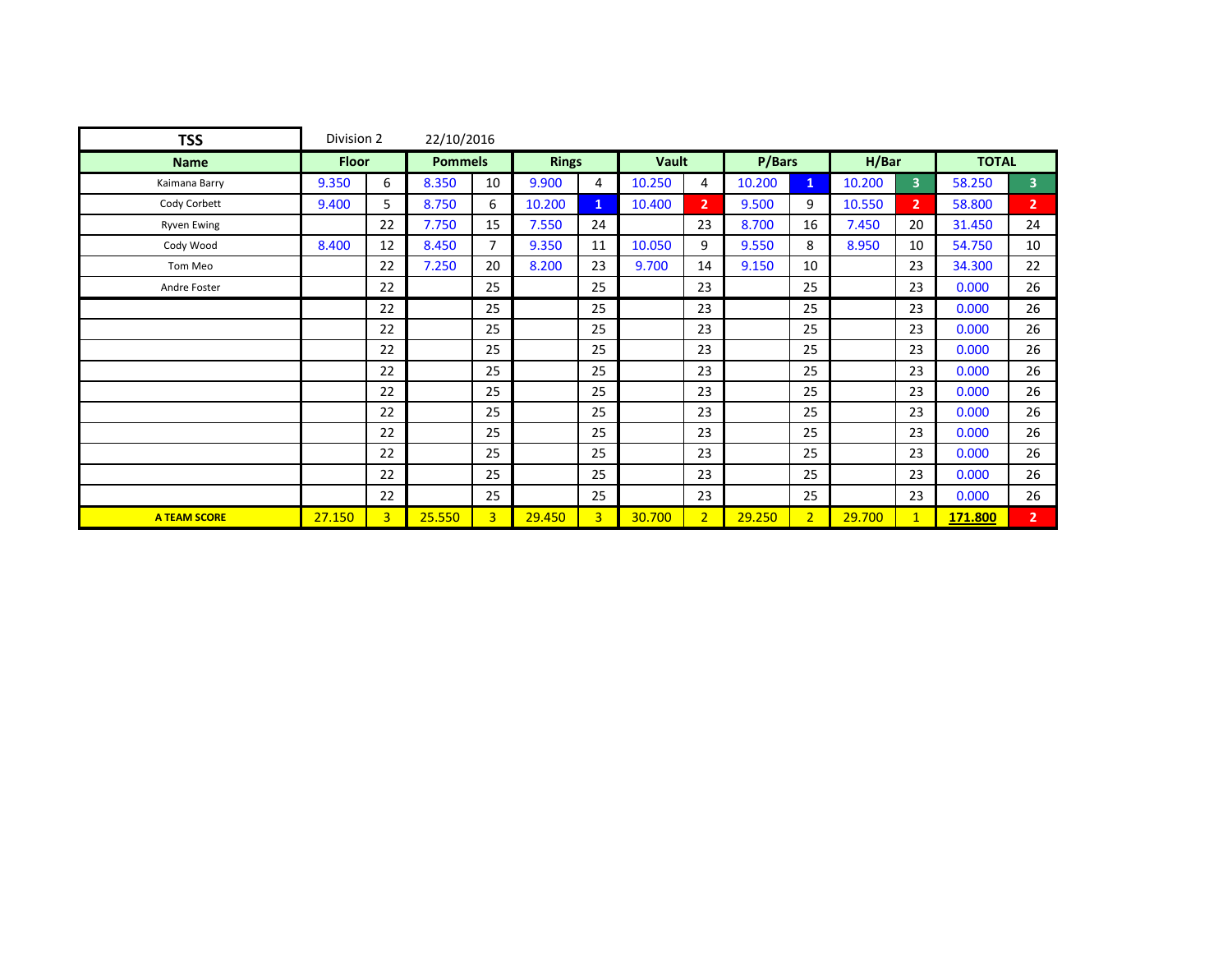|             |              |    | 22/10/2016     |              |              |   | Venue: Brisbane Grammar School |                       |        |   |        |                |              |                |
|-------------|--------------|----|----------------|--------------|--------------|---|--------------------------------|-----------------------|--------|---|--------|----------------|--------------|----------------|
| <b>Name</b> | <b>Floor</b> |    | <b>Pommels</b> |              | <b>Rings</b> |   | Vault                          |                       | P/Bars |   | H/Bar  |                | <b>TOTAL</b> |                |
| <b>BBC</b>  | 24.800       | 4  | 25.850         | $\mathbf{2}$ | 29.550       | 2 | 30.400                         |                       | 28.600 | Б | 26.350 | 4              | 165.550      |                |
| <b>BGS</b>  | 29.350       | U. | 28.400         | $\mathbf{1}$ | 30.000       | Ъ | 30.700                         | $\mathbf{1}^{\prime}$ | 29.750 |   | 29.600 | $\overline{2}$ | 177.800      | ×.             |
| <b>GT</b>   | 28,000       | 2  | 24.400         | 4            | 28.150       | 4 | 30.000                         | 4                     | 27.400 | 4 | 27.400 |                | 165.350      | 4              |
| <b>TSS</b>  | 27.150       | 3  | 25.550         | 3            | 29.450       | n | 30.700                         | h                     | 29.250 | n | 29.700 |                | 171.800      | $\overline{2}$ |

**Division 2A team summary**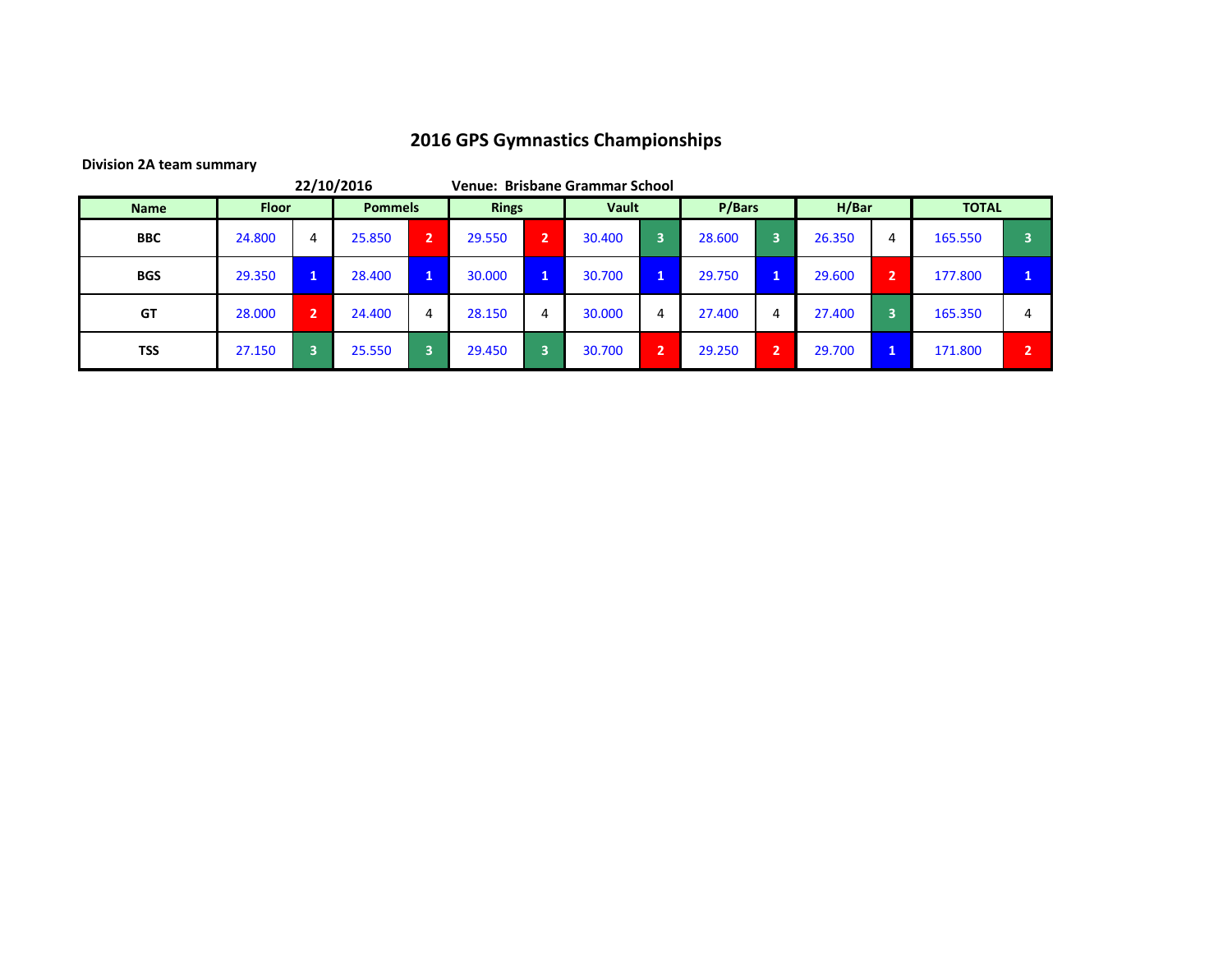**Division 1**

**22/10/2016**

**Venue: Brisbane Grammar School**

| <b>BBC</b>          | Division 1   |                | 22/10/2016     |                |              |                |              |                |        |                |        |                |              |    |
|---------------------|--------------|----------------|----------------|----------------|--------------|----------------|--------------|----------------|--------|----------------|--------|----------------|--------------|----|
| <b>Name</b>         | <b>Floor</b> |                | <b>Pommels</b> |                | <b>Rings</b> |                | <b>Vault</b> |                | P/Bars |                | H/Bar  |                | <b>TOTAL</b> |    |
| Brayden Lowe        | 10.900       | 17             | 8.650          | 20             | 10.800       | 18             | 10.400       | 20             | 11.350 | 16             | 9.100  | 18             | 61.200       | 15 |
| Cameron Changuion   | 11.350       | 15             | 7.600          | 22             | 11.450       | 11             | 10.650       | 19             | 11.250 | 17             | 8.950  | 19             | 61.250       | 14 |
| Ethan de Beer       | 12.850       | 9              | 11.300         | 16             | 10.950       | 16             | 10.700       | 18             | 13.100 | 8              | 11.100 | 14             | 70.000       | 8  |
|                     |              | 18             |                | 23             |              | 22             |              | 22             |        | 20             |        | 20             | 0.000        | 24 |
|                     |              | 18             |                | 23             |              | 22             |              | 22             |        | 20             |        | 20             | 0.000        | 24 |
|                     |              | 18             |                | 23             |              | 22             |              | 22             |        | 20             |        | 20             | 0.000        | 24 |
|                     |              | 18             |                | 23             |              | 22             |              | 22             |        | 20             |        | 20             | 0.000        | 24 |
|                     |              | 18             |                | 23             |              | 22             |              | 22             |        | 20             |        | 20             | 0.000        | 24 |
|                     |              | 18             |                | 23             |              | 22             |              | 22             |        | 20             |        | 20             | 0.000        | 24 |
|                     |              | 18             |                | 23             |              | 22             |              | 22             |        | 20             |        | 20             | 0.000        | 24 |
|                     |              | 18             |                | 23             |              | 22             |              | 22             |        | 20             |        | 20             | 0.000        | 24 |
|                     |              | 18             |                | 23             |              | 22             |              | 22             |        | 20             |        | 20             | 0.000        | 24 |
|                     |              | 18             |                | 23             |              | 22             |              | 22             |        | 20             |        | 20             | 0.000        | 24 |
|                     |              | 18             |                | 23             |              | 22             |              | 22             |        | 20             |        | 20             | 0.000        | 24 |
|                     |              | 18             |                | 23             |              | 22             |              | 22             |        | 20             |        | 20             | 0.000        | 24 |
|                     |              | 18             |                | 23             |              | 22             |              | 22             |        | 20             |        | 20             | 0.000        | 24 |
| <b>A TEAM SCORE</b> | 35.100       | $\overline{4}$ | 27.550         | $\overline{4}$ | 33.200       | $\overline{4}$ | 31.750       | $\overline{4}$ | 35.700 | $\overline{4}$ | 29.150 | $\overline{4}$ | 192.450      | 4  |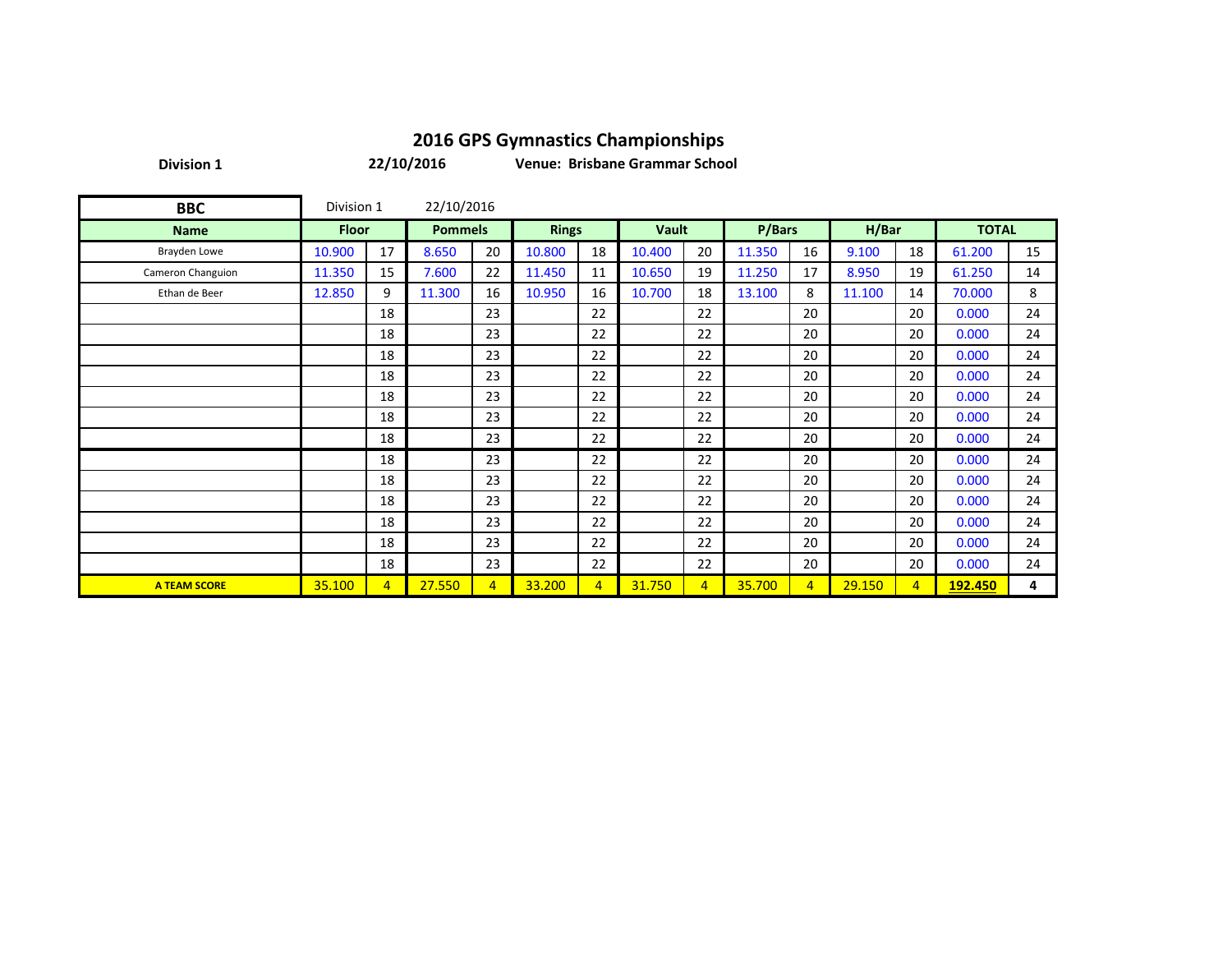| <b>BGS</b>                | 22/10/2016<br>Division 1 |    |                |              |              |                |        |                |        |              |        |                |              |                |
|---------------------------|--------------------------|----|----------------|--------------|--------------|----------------|--------|----------------|--------|--------------|--------|----------------|--------------|----------------|
| <b>Name</b>               | <b>Floor</b>             |    | <b>Pommels</b> |              | <b>Rings</b> |                | Vault  |                | P/Bars |              | H/Bar  |                | <b>TOTAL</b> |                |
| Brooklyn Brougham         | 12.050                   | 13 | 12.800         | 4            | 12.000       | 5.             |        | 22             | 13.250 | 6            | 11.450 | 13             | 61.550       | 13             |
| Lewie Chilcott            |                          | 18 |                | 23           | 11.950       | $\overline{7}$ | 10.800 | 16             |        | 20           |        | 20             | 22.750       | 22             |
| Kurt Grumelart            | 13.850                   | 1  | 12.700         | 5.           | 12.850       | $\overline{3}$ | 13.000 | $\mathbf{1}$   | 14.050 | $\mathbf{1}$ | 13.200 | 2 <sup>1</sup> | 79.650       | 2 <sup>1</sup> |
| Sean Riek                 |                          | 18 | 12.700         | 5.           | 11.900       | 8              | 12.000 | 4              |        | 20           | 12.100 | 6              | 48.700       | 20             |
| Oliver Stack              | 13.850                   | 1  | 13.350         | 1            | 13.150       | $\overline{2}$ | 12.600 | $\overline{3}$ | 13.300 | 5            | 13.600 | $\mathbf{1}$   | 79.850       | $\mathbf{1}$   |
| Simon Walker              | 13.150                   | 7  | 12.550         | 8            |              | 22             | 11.950 | 5              | 13.350 | 4            | 11.750 | 8              | 62.750       | 12             |
| <b>Alistair Westacott</b> | 13.550                   | 3  | 12.250         | 11           | 12.500       | 4              | 12.650 | 2 <sup>1</sup> | 12.250 | 11           | 11.650 | 10             | 74.850       | 5              |
|                           |                          | 18 |                | 23           |              | 22             |        | 22             |        | 20           |        | 20             | 0.000        | 24             |
|                           |                          | 18 |                | 23           |              | 22             |        | 22             |        | 20           |        | 20             | 0.000        | 24             |
|                           |                          | 18 |                | 23           |              | 22             |        | 22             |        | 20           |        | 20             | 0.000        | 24             |
| Luke Graham               |                          | 18 | 10.850         | 19           | 9.600        | 20             | 11.650 | $\overline{7}$ | 11.650 | 15           | 11.050 | 15             | 54.800       | 19             |
| <b>Fletcher Griffiths</b> |                          | 18 | 12.500         | 9            | 11.050       | 14             | 11.150 | 13             | 12.400 | 10           | 11.700 | 9              | 58.800       | 16             |
| Douglas Lumley            |                          | 18 | 12.000         | 13           | 11.050       | 14             | 11.050 | 15             | 10.750 | 18           |        | 20             | 44.850       | 21             |
| Kristian Russell          | 13.550                   | 3  | 12.200         | 12           | 11.500       | 10             | 11.100 | 14             |        | 20           | 10.200 | 16             | 58.550       | 17             |
|                           |                          | 18 |                | 23           |              | 22             |        | 22             |        | 20           |        | 20             | 0.000        | 24             |
|                           |                          | 18 |                | 23           |              | 22             |        | 22             |        | 20           |        | 20             | 0.000        | 24             |
| <b>A TEAM SCORE</b>       | 41.250                   |    | 38.850         | $\mathbf{1}$ | 38.500       | $\mathbf{1}$   | 38.250 | $\mathbf{1}$   | 40.700 | $\mathbf{1}$ | 38.900 | $\mathbf{1}$   | 236.450      | $\mathbf{1}$   |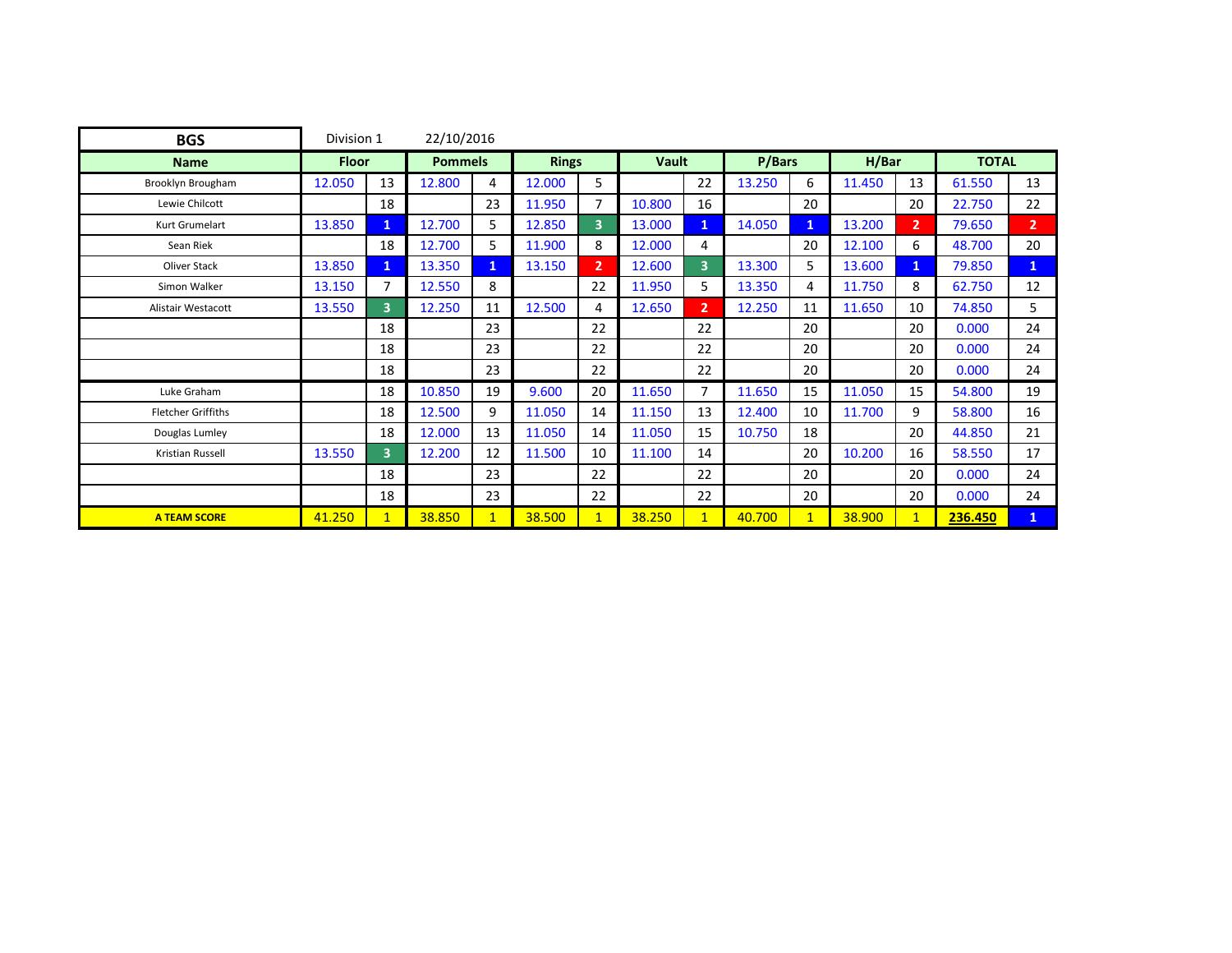| <b>GT</b>           | Division 1   |    | 22/10/2016     |                |              |                |        |                |        |                |        |                |              |                         |
|---------------------|--------------|----|----------------|----------------|--------------|----------------|--------|----------------|--------|----------------|--------|----------------|--------------|-------------------------|
| <b>Name</b>         | <b>Floor</b> |    | <b>Pommels</b> |                | <b>Rings</b> |                | Vault  |                | P/Bars |                | H/Bar  |                | <b>TOTAL</b> |                         |
| Xavier Rui          | 13.300       | 6  | 13.100         | $\overline{2}$ | 11.750       | 9              | 11.250 | 12             | 13.150 | $\overline{7}$ | 11.950 | $\overline{7}$ | 74.500       | 6                       |
| James Gotley        | 12.500       | 11 | 10.900         | 18             | 11.100       | 13             | 10.800 | 16             | 12.200 | 12             | 9.400  | 17             | 66.900       | 11                      |
| Lachlan Mitchell    | 11.300       | 16 | 11.400         | 14             | 11.350       | 12             | 10.100 | 21             | 12.100 | 13             | 11.650 | 10             | 67.900       | 9                       |
| Patrick Feagan      |              | 18 | 7.700          | 21             |              | 22             |        | 22             |        | 20             |        | 20             | 7.700        | 23                      |
|                     |              | 18 |                | 23             |              | 22             |        | 22             |        | 20             |        | 20             | 0.000        | 24                      |
|                     |              | 18 |                | 23             |              | 22             |        | 22             |        | 20             |        | 20             | 0.000        | 24                      |
|                     |              | 18 |                | 23             |              | 22             |        | 22             |        | 20             |        | 20             | 0.000        | 24                      |
|                     |              | 18 |                | 23             |              | 22             |        | 22             |        | 20             |        | 20             | 0.000        | 24                      |
|                     |              | 18 |                | 23             |              | 22             |        | 22             |        | 20             |        | 20             | 0.000        | 24                      |
|                     |              | 18 |                | 23             |              | 22             |        | 22             |        | 20             |        | 20             | 0.000        | 24                      |
|                     |              | 18 |                | 23             |              | 22             |        | 22             |        | 20             |        | 20             | 0.000        | 24                      |
|                     |              | 18 |                | 23             |              | 22             |        | 22             |        | 20             |        | 20             | 0.000        | 24                      |
|                     |              | 18 |                | 23             |              | 22             |        | 22             |        | 20             |        | 20             | 0.000        | 24                      |
|                     |              | 18 |                | 23             |              | 22             |        | 22             |        | 20             |        | 20             | 0.000        | 24                      |
|                     |              | 18 |                | 23             |              | 22             |        | 22             |        | 20             |        | 20             | 0.000        | 24                      |
|                     |              | 18 |                | 23             |              | 22             |        | 22             |        | 20             |        | 20             | 0.000        | 24                      |
| <b>A TEAM SCORE</b> | 37.100       | 3  | 35.400         | $\overline{3}$ | 34.200       | 3 <sup>1</sup> | 32.150 | 3 <sup>1</sup> | 37.450 | 3 <sup>1</sup> | 33.000 | $\overline{3}$ | 209.300      | $\overline{\mathbf{3}}$ |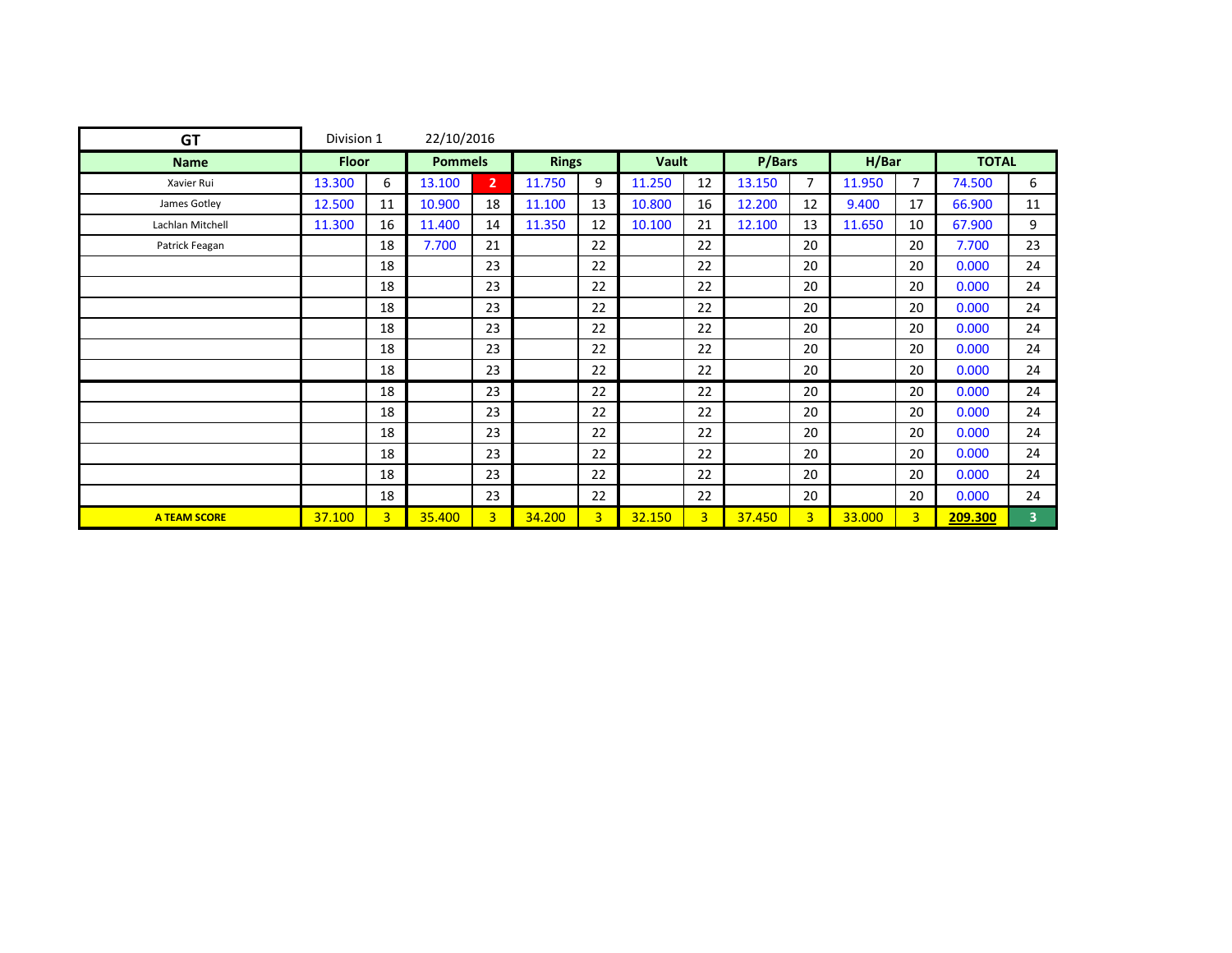| <b>TSS</b>          | Division 1   |                | 22/10/2016     |                |              |                |        |                |        |                |        |                |              |                |
|---------------------|--------------|----------------|----------------|----------------|--------------|----------------|--------|----------------|--------|----------------|--------|----------------|--------------|----------------|
| <b>Name</b>         | <b>Floor</b> |                | <b>Pommels</b> |                | <b>Rings</b> |                | Vault  |                | P/Bars |                | H/Bar  |                | <b>TOTAL</b> |                |
| <b>Taylor Moss</b>  | 12.750       | 10             | 11.300         | 16             | 9.350        | 21             | 11.600 | 8              | 13.000 | 9              | 12.350 | 4              | 70.350       | $\overline{7}$ |
| Finn Kroon          | 13.400       | 5              | 13.100         | $\overline{2}$ | 13.250       | $\mathbf{1}$   | 11.500 | 9              | 13.950 | 2 <sup>1</sup> | 12.550 | 3 <sup>1</sup> | 77.750       | 3 <sup>1</sup> |
| Kiarn Barry         | 13.050       | 8              | 12.700         | 5.             | 12.000       | 5              | 11.950 | 5              | 13.550 | $\overline{3}$ | 12.200 | 5              | 75.450       | 4              |
| Cy Dacey            | 11.750       | 14             | 12.400         | 10             | 10.950       | 16             | 11.300 | 11             | 11.700 | 14             |        | 20             | 58.100       | 18             |
| Couper Baskus       | 12.350       | 12             | 11.400         | 14             | 10.200       | 19             | 11.500 | 9              | 10.450 | 19             | 11.600 | 12             | 67.500       | 10             |
|                     |              | 18             |                | 23             |              | 22             |        | 22             |        | 20             |        | 20             | 0.000        | 24             |
|                     |              | 18             |                | 23             |              | 22             |        | 22             |        | 20             |        | 20             | 0.000        | 24             |
|                     |              | 18             |                | 23             |              | 22             |        | 22             |        | 20             |        | 20             | 0.000        | 24             |
|                     |              | 18             |                | 23             |              | 22             |        | 22             |        | 20             |        | 20             | 0.000        | 24             |
|                     |              | 18             |                | 23             |              | 22             |        | 22             |        | 20             |        | 20             | 0.000        | 24             |
|                     |              | 18             |                | 23             |              | 22             |        | 22             |        | 20             |        | 20             | 0.000        | 24             |
|                     |              | 18             |                | 23             |              | 22             |        | 22             |        | 20             |        | 20             | 0.000        | 24             |
|                     |              | 18             |                | 23             |              | 22             |        | 22             |        | 20             |        | 20             | 0.000        | 24             |
|                     |              | 18             |                | 23             |              | 22             |        | 22             |        | 20             |        | 20             | 0.000        | 24             |
|                     |              | 18             |                | 23             |              | 22             |        | 22             |        | 20             |        | 20             | 0.000        | 24             |
|                     |              | 18             |                | 23             |              | 22             |        | 22             |        | 20             |        | 20             | 0.000        | 24             |
| <b>A TEAM SCORE</b> | 39.200       | $\overline{2}$ | 38.200         | $\overline{2}$ | 36.200       | 2 <sup>1</sup> | 35.050 | 2 <sup>1</sup> | 40.500 | 2 <sup>1</sup> | 37.100 | 2 <sup>1</sup> | 226.250      | $\overline{2}$ |